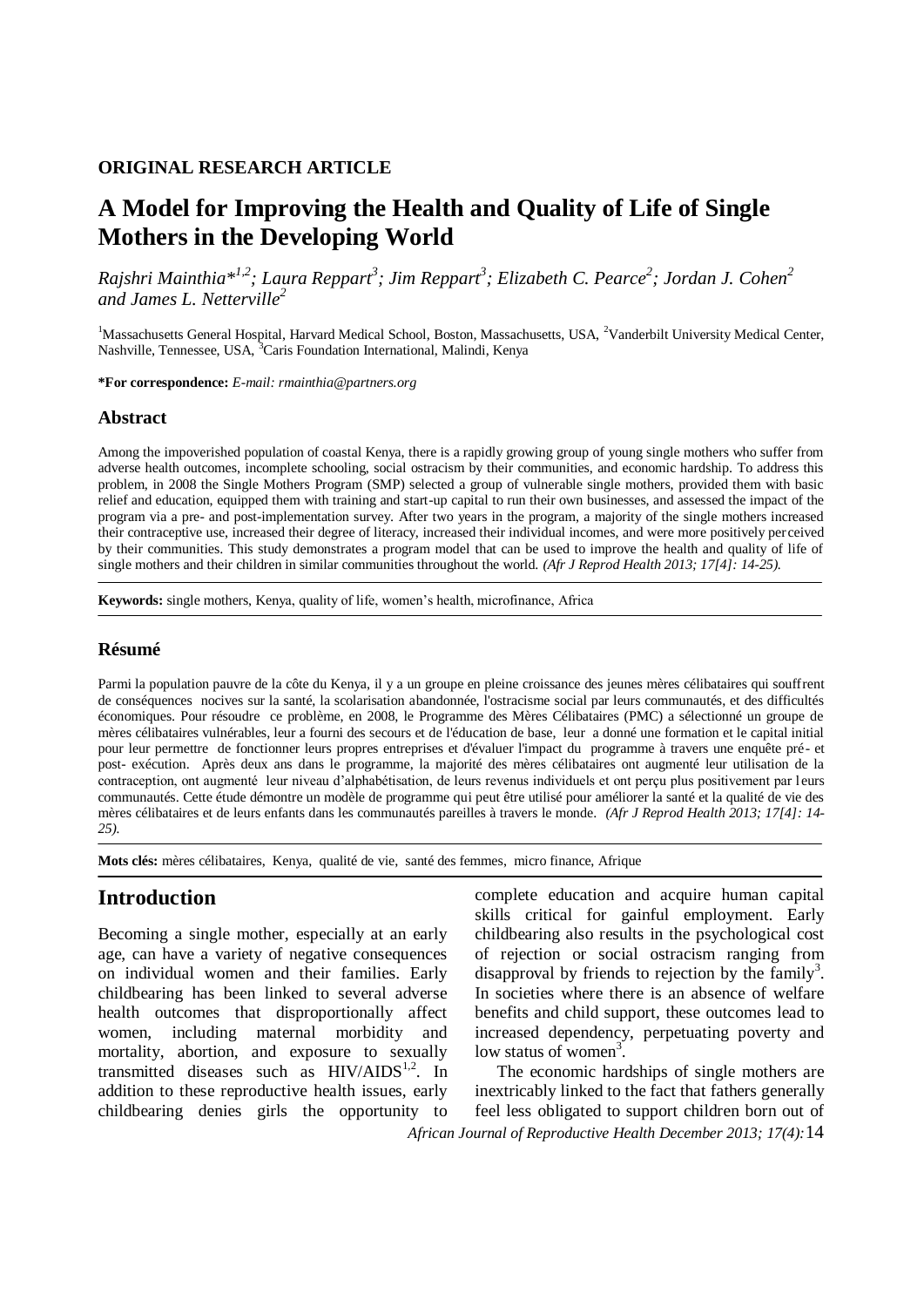wedlock<sup>4</sup>. In a study in Botswana, less than one fourth of households with premarital births received support from children's fathers<sup>5</sup>. Unfortunately, children's lives are severely affected by these socioeconomic circumstances $6,7$ . One study showed that children of never-married and formerly-married mothers have significantly higher probabilities of polio dropout and acute under nutrition than those of monogamously married mothers<sup>8</sup>. In particular, analysis revealed that children of never-married mothers were about 3 times more likely to experience bodily wasting compared to those whose mothers were in monogamous unions.

Early pregnancies are especially detrimental in sub-Saharan African countries, most of which experience high levels of poverty<sup>3</sup>. This study focuses on the coastline of Kenya, a district that the World Bank declared as one of the most impoverished areas of Kenya, with a rural poverty incidence of  $69.7\%$  in  $2005-2006$ <sup>9</sup>. The fact that Kenya also had one of the best economic growth rates in Africa in 2005-2006 illustrates that regional disparities in the distribution of poverty remain high. This disparity is illustrated by many "skipped over" people who reside in the coastal regions of Kenya and Tanzania. Beginning in the colonial era, infrastructure as well as schools, hospitals, and businesses developed inland, in the more attractive highlands, where the climate is temperate and the land more arable. This trend continued until the present time leaving the coastal areas much less developed with lower education and literacy levels, compounded by widespread poverty and illness.

During the post-independence period in the 1960s, British settlers to Kenya established holiday homes along the coastline, and were closely followed by European tourists<sup>10</sup>. Malindi, the coastline town in which this study takes place, rapidly moved from being a quiet backwater inhabited largely by Swahili fishermen and traders to a multi-ethnic hub catering to tourists. While tourism has made Malindi quite prosperous compared to other parts of Kenya, local inhabitants of Malindi have seen little benefit from these revenues. Local unemployment is paradoxically high, and the region is dominated by a "consumerist" and "hedonistic" culture in which

fortunes have been made through association with Europeans<sup>10</sup>. Since the 1980s, tourism has continued to be the main industry, with Italians, the main residents and visitors of the town, widely blamed by East Africans for exacerbating a range of social ills, including gambling, prostitution, and  $\frac{\mathrm{drug}}{\mathrm{use}}^{10}$ .

Among these impoverished coastal people is a rapidly growing group of single mothers. In this paper, a single mother family is one that lacks the presence of the father within the family. Such families exist when there is a divorce in which the husband and wife separate, when the husband dies, or when there is childbearing outside marriage due to unwanted pregnancies. This study focuses on the third category of single mothers, those girls who become mothers unwillingly before age 18. These girls become single mothers at a time when they are not prepared to take care of their children. A majority of these mothers were between 13 to 20 years when they had one or more children, essentially leading to children raising children. Based on pre-study research and interviews, these young, single mothers were generally ostracized and marginalized by their families and communities. A daughter is valued for her ability to bring income into the family through her bride price. When a girl becomes pregnant before marriage her bride price and value are compromised, thus impairing her ability to bring the income, for which she is valued, into the family. She is cast out of the family, out of school, out of society and left to fend on her own<sup>3</sup>. In many cases, these young mothers reside in the streets to find ways to survive, resorting to the readily available sex trade of the slum hovels or tourist beach culture<sup>11</sup>, inevitably resulting in additional pregnancies and additional children born into single mother homes.

To address this problem, two of the authors started the Single Mothers Program in Malindi, Kenya in 2008. The project was funded by the Caris Foundation, a Texas-based non-profit organization (NGO) that aims to provide basic medical, nutrition and welfare needs for impoverished people by working through local communities and implementing solutions that are culturally relevant and sustainable. The SMP selected a group of vulnerable single mothers,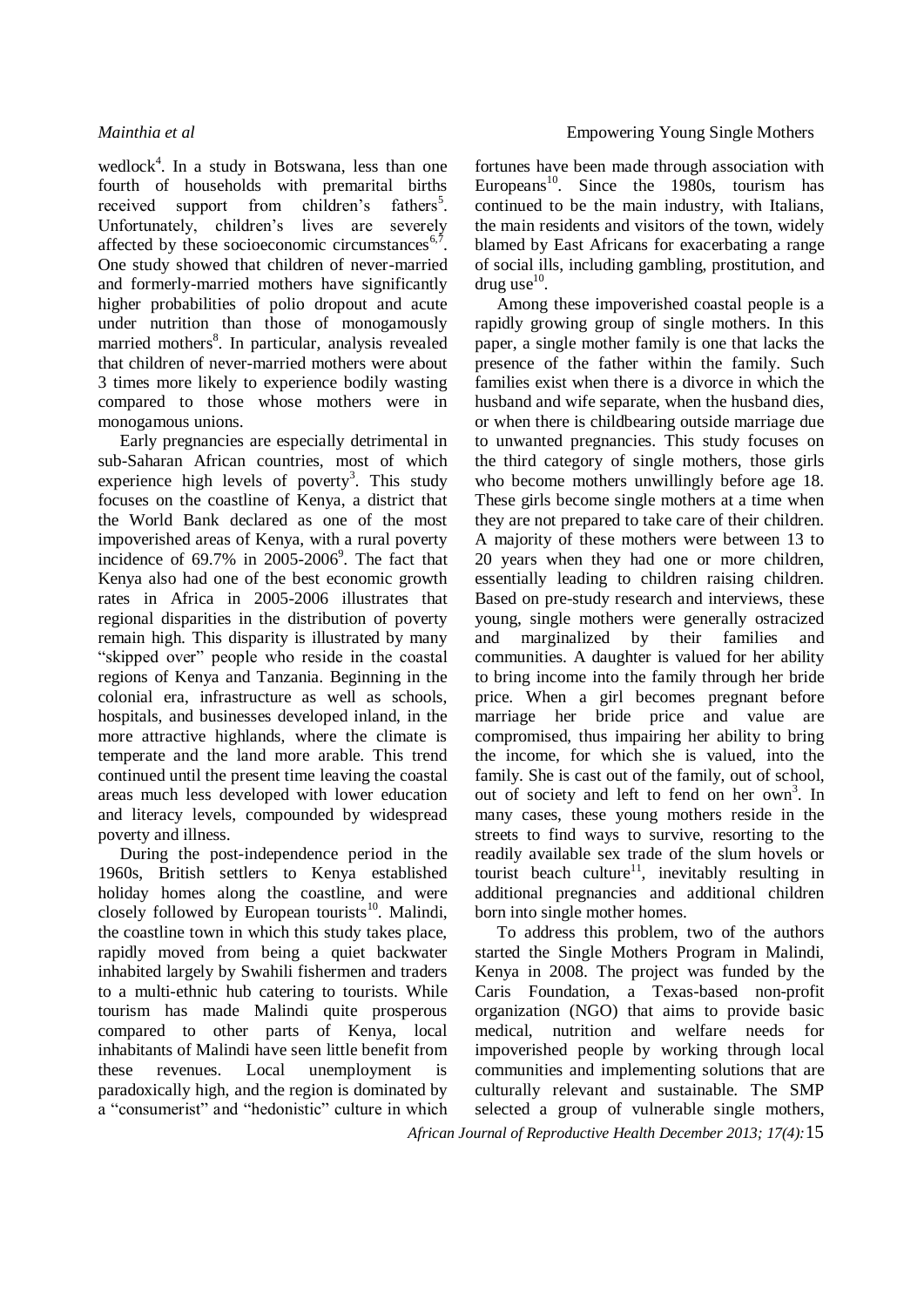provided them and their children with basic relief and education, and then equipped them with the training and start-up capital to run their own businesses to provide for themselves and their children. The purpose of this study is to show quantitatively and qualitatively how the SMP has affected these women's lives, and to demonstrate a program model that can be used in similar communities throughout the world.

# **Methods**

### *Recruitment*

A baseline survey (created by a local NGO, Mulangaza) was administered during interviews of 200 single mothers in the Malindi town area. In order to locate these single mothers, Mulangaza selected 1 female leader in each of 5 sub-locations of Malindi who knew of single mothers in their respective locations. The female leaders also received input from village elders, chiefs, subchiefs, and other single mothers. Each female leader was teamed with one community development worker who helped administer the survey, for a total of 10 enumerators who were each acquired, trained, and supervised by Mulangaza. In order to be eligible for the program, a woman must have become a single mother before age 18. The survey objectives were to establish the existence of single mothers in Malindi, determine the circumstances that lead girls to become single mothers, find out the gaps existing in the single mothers' lives and the coping mechanisms they use to address these gaps, and assess the existing opportunities which are available to improve the lives of single mothers. An interview file of personal information was created for each potential program participant and their family. Upon completion of the survey, the enumerators and project leaders selected the most vulnerable single mothers, ultimately selecting a group of 60 girls and their 107 children to participate in the program. Vulnerability was determined using the criteria in Figure 1.

### **Figure 1:** Criteria for Intake into Single Mothers Program

Target Group: Single mothers with at least one living child whose age at first pregnancy was 18 years or younger. Those with the highest level of vulnerability will be given priority.

Vulnerability Factors:

1. Family Profile:

1<sup>st</sup> priority

- i. Orphans
- 2<sup>nd</sup> priority to those with
	- i. Fathers only
	- ii. Parents with drug addictions
- 3<sup>rd</sup> priority to:
	- i. Those with abusive parents/other family members such that safety of the SM is at stake
	- ii. Uneducated parents
	- iii. Impoverished parents
	- 2. Residence:
		- i. Those with no permanent residence
		- ii. Those in rented housing
		- iii. Those with no sanitation facilities
		- iv. Those with no clean water supply
		- v. Those whose houses are insubstantial and not protective from the environment
	- 3. Current age of mother:
		- i. Priority on younger mothers
	- 4. Medical condition:
		- i. Priority on those with chronic health conditions
	- 5. Employment status:
		- i. Unemployed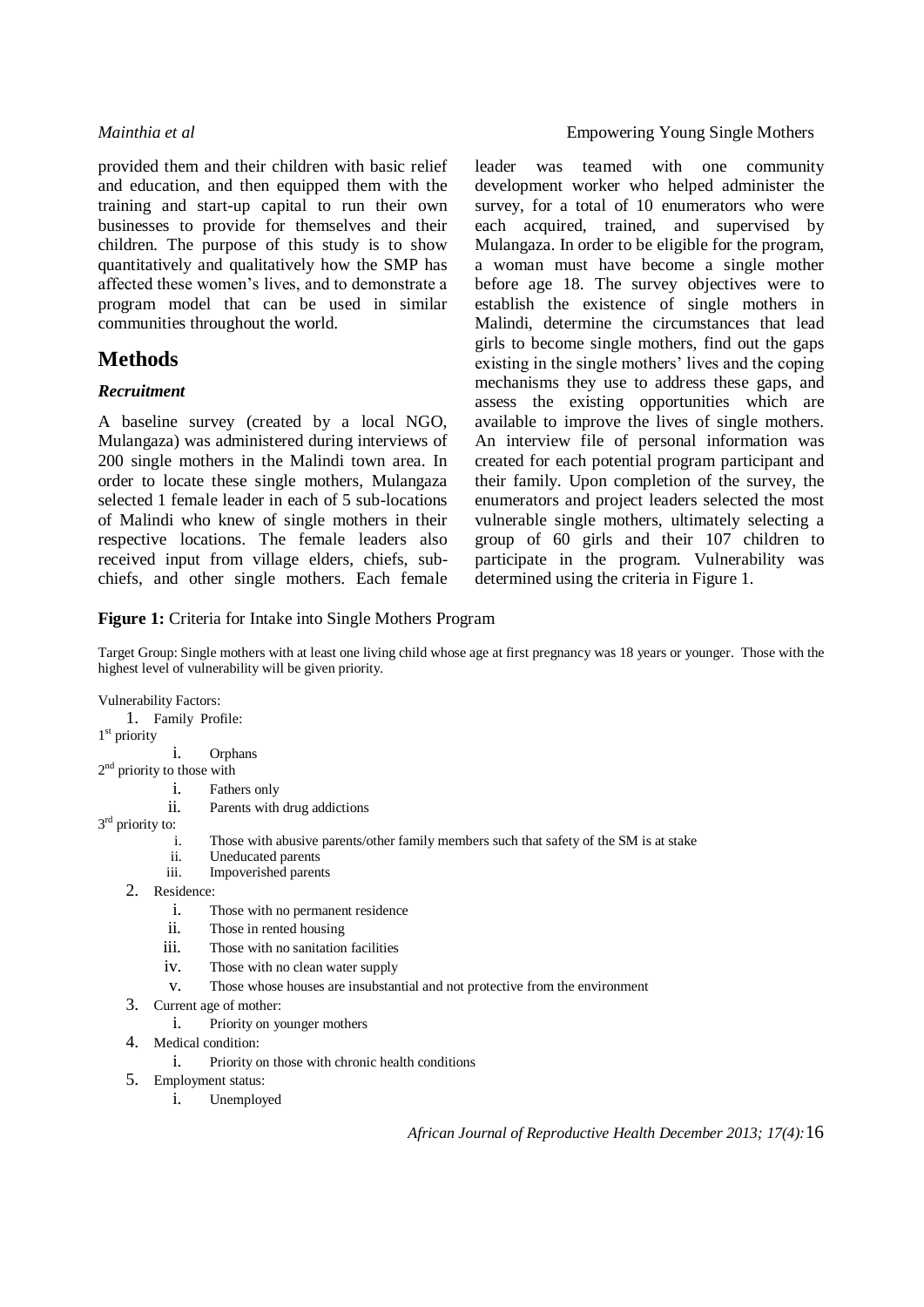- ii. Self employed
- iii. No skills
- iv. Currently employed but working very long hours for very little pay
- 6. Attitude:
	- i. Priority on those whose attitude is one of hopelessness
- 7. Age of Children:
	- i. Those with newborns or school age children who are not in school
- 8. Condition of Clothing

### *Relief*

At the start of the program, the SMP provided 60 single mothers and their children relief in food supplements, clothing, bed sheets, mosquito nets, hygiene and sanitation packets, and medical needs, including emergency hospital care, immunizations for children, de-worming for children, sanitation and first aid packets, vitamin supplements, and HIV and AIDS prevention, testing, and care.

### *Education & Training*

The goal of training was to provide single mothers with the knowledge and tools to become self reliant and independent, to be able to provide basic needs for themselves and their children, and to become community change agents. Didactic sessions occurred twice a week and included diverse topics such as how to make oil with coconuts (a local resource) for use on the skin and hair rather than having to buy a commercial products, how to treat mosquito nets with insecticide, information about HIV/AIDS prevention and management, sexual awareness and behavior, communication skills, family planning, nutrition and health care, and child care. The training also focused on equipping the single mothers with skills that would enable them to engage in income-generating work and ultimately become financially independent. The seminars included "Group Management and Leadership Skills," "Savings," "Business and Financial Management," and "Credit."

After the initial training period, staff conducted one-on-one interviews with each single mother to determine their educational goals and needs, their skills and training, their business experience if any, their current business capital, and their hopes and plans. Interview feedback indicated that the

basic skills that the single mothers wished to explore included tailoring, catering, housekeeping, hair dressing, setting up their own kiosk (to sell items such as charcoal, used cloths, and basic food), handcrafts, and additional schooling. To start, the program hosted two camps that brought in outside professionals to train staff and then these staff members trained the single mothers. During the training camps, the single mothers devised a plan for opening their businesses and staff members assisted each single mother with making supply and equipment lists. This then determined what start-up capital would be needed to set up each single mother's small scale business in their area of interest, with a ceiling amount of 4,000 Kenyan shillings (approximately 50 USD) available for each boost. Centralized training at the program headquarters (rather than training in local institutions) was utilized to reduce absenteeism, increase the ability to monitor and supervise, minimize cost of resources, foster better performance, accountability, and partnerships within the single mothers group, provide multiple areas of training in a day, and provide centralized child care. In addition, many of the single mothers enrolled in the program did not have the prerequisites (i.e. literacy skills) to be trained in local training centers.

### *Sustainability*

Since the ultimate goal of the program was to help the single mothers become financially and personally independent, the final phase of the program involved making sure that the single mothers could sustain themselves without financial assistance. Before they entered the program, a majority of single mothers felt isolated among their community and this isolation often led to hopelessness and abuse. Thus, several small group activities were incorporated into the program to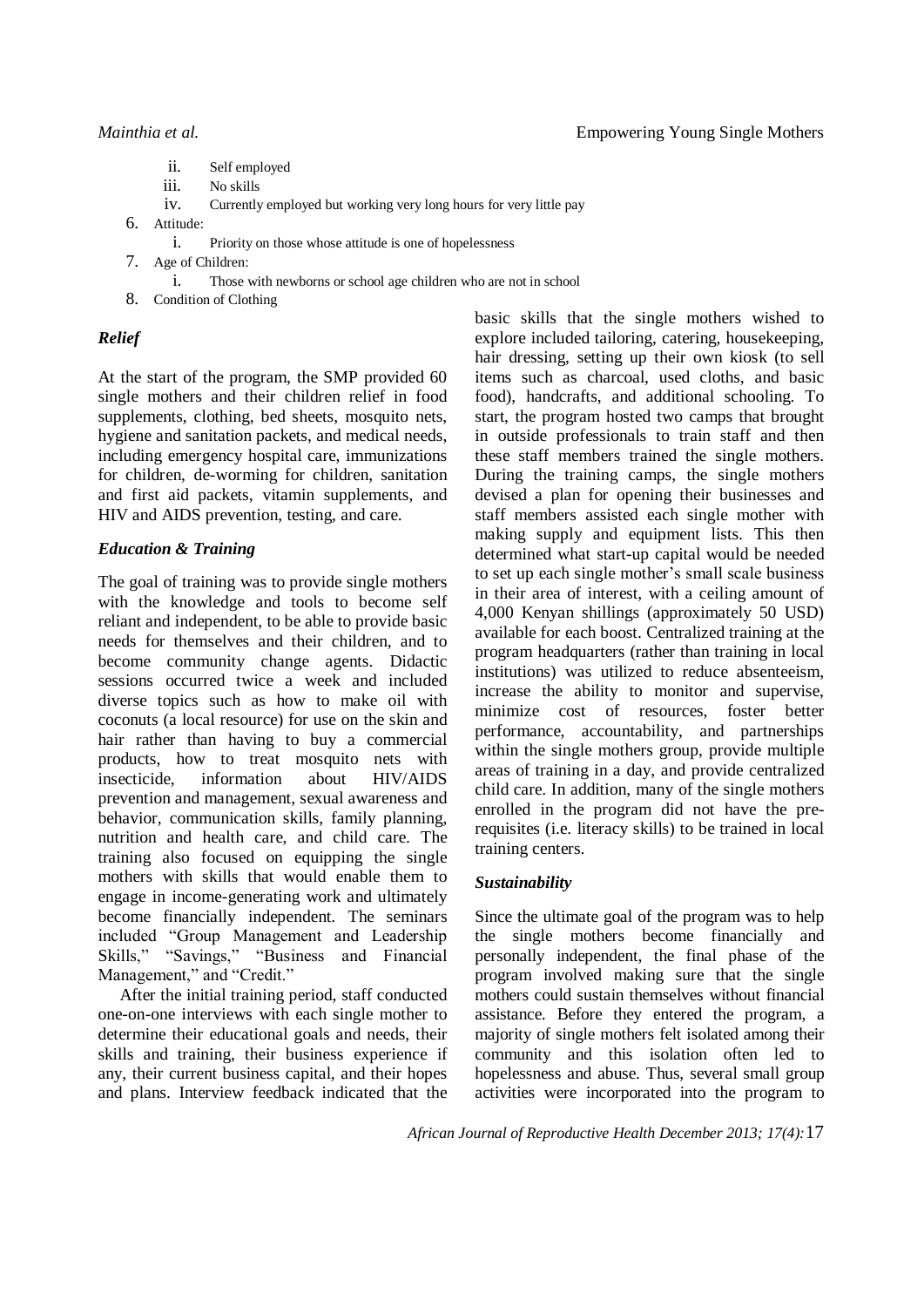provide a forum for relationship building, savings and loan groups, brainstorming and problem solving about the challenges of their businesses and daily lives, and sharing success stories. For the sustainability phase, small groups transitioned from occurring at the program's headquarters to occurring in the home areas of the single mothers. Model structures were developed with patterns that could be followed without program participation.

The biggest of these small groups to emerge during the sustainability phase were savings groups or TTGs. TTG means is an acronym for "Tujalie Tujisaidie Group" which is translated as "Help us help ourselves." A TTG is an informal association of people in a community who come together for their economic and social development, empowerment and overall development of their area. A benefit of saving in groups rather than individually is that the commitment to a group is higher than the responsibility to help their families or responsibility to help their families or neighbors<sup>12,13</sup>, except in emergencies. Before these groups, single mothers felt obligated to give their profits to relatives or neighbours in order to meet their social responsibilities. The savings groups aimed to help the single mothers keep their profits for reinvestment in their businesses and to cover school fees for their children.

The TTG size ranged from 15-20 members, membership was voluntary, and the groups were not political and not religious. The TTGs featured homogeneity in terms of similarities in gender, economic status, and geographic area and group leadership was rotational – every member of the group had the opportunity to become a moderator, book writer, or group representative. The functions of the TTGs included meeting every week, contributing savings at every meeting, managing savings by setting rules relating to loan prioritization and interest to be charged for loans, monitoring credit utilization, ensuring regular payment of loans, maintaining required books of accounts, and establishing linkage with government departments.

### *Mentoring and Monitoring*

In order to monitor how the relief was being used, check on the understanding of the training, offer

### *Mainthia et al.* Empowering Young Single Mothers

encouragement for challenges or problems, and mentor at an individual level, staff field workers made individual home visits to single mothers once a week. A record system was created to help monitor the progress of each participant in the program, assess whether or not goals were being met, and provide a road map for future multiplication. Records of home visits, medical assistance, attendance at group meetings and training, and relief given were all recorded using different evaluation forms. All single mothers enrolled in the program were expected to attend every training session.

|                            | <b>Table 1:</b> Budget for Single Mothers Program |
|----------------------------|---------------------------------------------------|
| 2008-2009 (Start-up Phase) |                                                   |

|                                                                          | Kenyan<br>shillings | $USD($ \$)<br>Exchange<br>Rate:<br>$$I = 70$ ksh |
|--------------------------------------------------------------------------|---------------------|--------------------------------------------------|
| Record Keeping                                                           | 3,560               | 50.86                                            |
| Bedding & Mosquito Nets                                                  | 206,620             | 2,951.71                                         |
| Clothing                                                                 | 147,745             | 2,110.64                                         |
| Food & Nutrition                                                         | 622,017             | 8,885.96                                         |
| Medical Care & Hygiene                                                   | 97,040              | 1,386.29                                         |
| Relief Preparation & Setup                                               | 27,000              | 385.71                                           |
| <b>Relief Transport (Tuk Tuks)</b>                                       | 73,363              | 1,048.04                                         |
| <b>Relief Workers and Educators</b>                                      | 255,162             | 3,645.17                                         |
| <b>Salaries for Program Workers</b>                                      | 407,838             | 5,826.26                                         |
| Bread<br>Baking Course<br>&<br>Supplies<br>Business Training Course<br>& | 39.716              | 567.37                                           |
| Supplies<br>Hairdressing Training Course                                 | 486,327             | 6,947.53                                         |
| & Supplies                                                               | 287,855             | 4,112.21                                         |
| <b>Literacy Training Expenses</b>                                        | 7,930               | 113.29                                           |
| School Fees and Tuition                                                  | 177,971             | 2,542.44                                         |
| <b>Small Business Boost</b>                                              | 94,492              | 1,349.89                                         |
| Tailoring Course & Supplies                                              | 741,330             | 10,590.43                                        |
| <b>Total for 60 Single Mothers</b><br>and their 100+ Children            | 3,675,966           | 52,513.80                                        |

### *Costs*

*African Journal of Reproductive Health December 2013; 17(4):*18 The SMP was funded by the Caris Foundation, a Texas-based NGO. Key budgets items for 2008- 2009 and 2010 are shown in Tables 1 and 2, respectively. The leaders of the SMP offered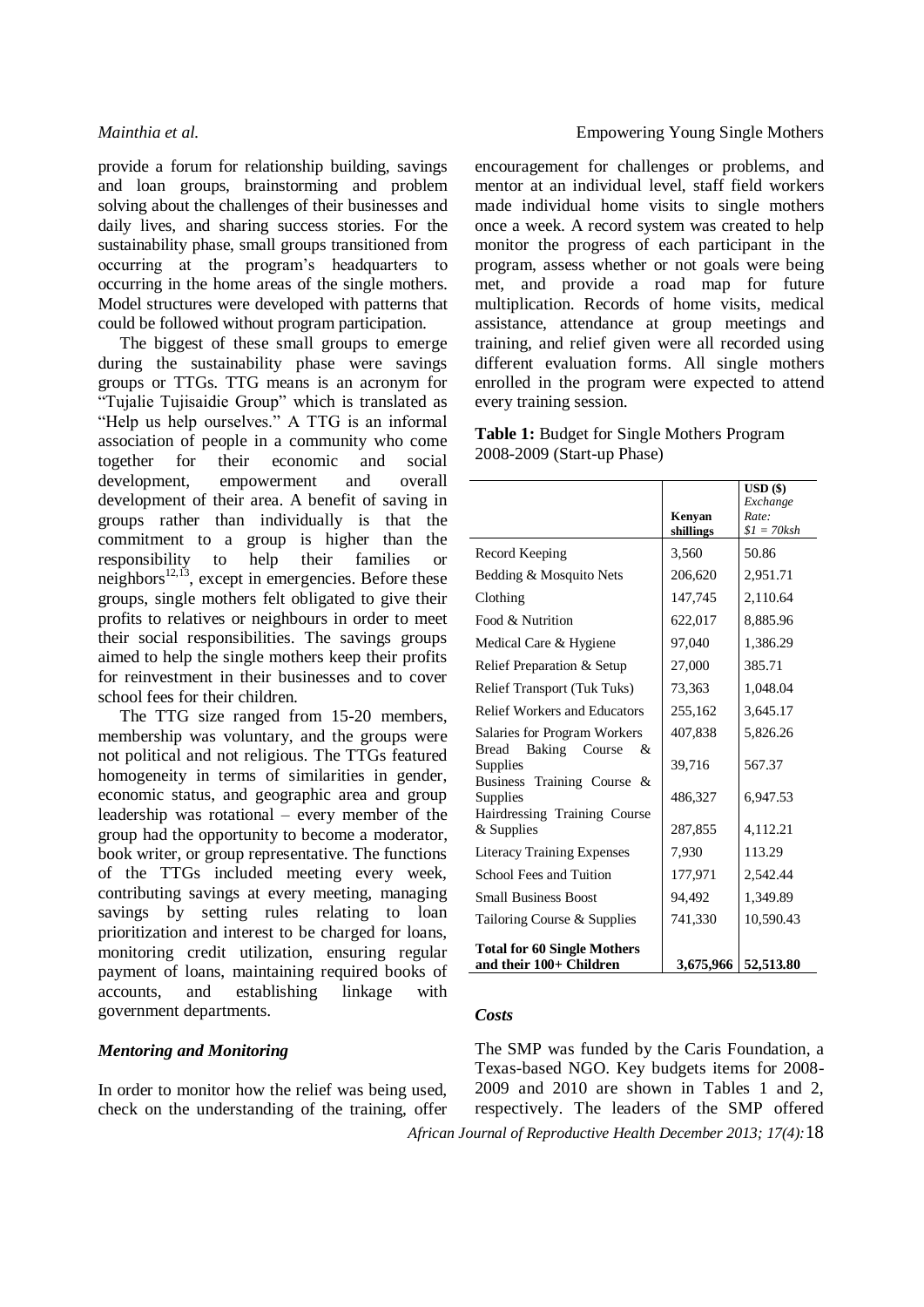salaries and benefits to the staff that were consistent with those of other international NGOs.

| Table 2: Budget for Single Mothers Program 2010 |  |  |
|-------------------------------------------------|--|--|
|                                                 |  |  |

|                                                               | Kenyan<br>shillings | $USD($ \$)<br>Exchange Rate:<br>$$I = 70$ ksh |
|---------------------------------------------------------------|---------------------|-----------------------------------------------|
| Salary for Program Workers                                    |                     |                                               |
| $(8)$ + Medical Care, Pension,<br>& Transport for Staff       | 3,541,200           | 50,588.57                                     |
| Teachers                                                      | 120,000             | 1,714.29                                      |
| <b>Staff Training</b>                                         | 180,000             | 2,571.00                                      |
| <b>Training Equipment</b>                                     | 140,000             | 2,000.00                                      |
| Transport                                                     | 180,000             | 2,571.43                                      |
| Food<br>(Discontinued<br>July<br>2010)                        | 1,500,000           | 21,428.57                                     |
| Clothing                                                      | 150,000             | 2,142.86                                      |
| <b>Medical Care</b>                                           | 240,000             | 3,428.57                                      |
| Tailoring Course & Supplies                                   | 670,000             | 9,571.43                                      |
| <b>Bread Baking Supplies</b>                                  | 27,000              | 385.71                                        |
| <b>Small Business Boost</b>                                   | 100,000             | 1,428.57                                      |
| School Fees and Tuition                                       | 115,000             | 1,642.86                                      |
| <b>Total for 52 Single Mothers</b><br>and their 100+ Children | 6,963,200           | 99,473.86                                     |

# *Evaluation*

A shortened version of the Mulangaza survey (26-question subset) was used for a preassessment (October 2008) and post-assessment (November 2010) of the program. Quantitative and qualitative data was gathered on single mother's quality of life, standard of living, sexual health, and literacy. The survey was translated in Swahili by hired bilingual translators for the single mothers who could not speak English. Each survey took approximately 1 hour to complete. The response rate for the 2008 survey was 100% (60 out of 60 single mothers) while the response rate for the 2010 survey was 83.3% (50 out of the original 60 single mothers). Study data were managed using RED Cap (Research Electronic Data Capture) electronic database $^{14}$ . The Vanderbilt Institutional Review Board approved this study.

# **Results**

### *Recruitment*

Sixty single mothers with 105 children were enrolled into the SMP in October 2008. The mean age of the single mothers entering the program was 20.2. The average age at first pregnancy was 15.9. At the start of the program, 15% of the single mothers did not have a mother and 44% did not have a father. Of the single mothers, 45% were in school when they first got pregnant and 55% were not in school. When the single mothers first got pregnant, 12% had lost a mother and 35% has lost a father to death. Forty percent of the single mothers said that their father did not live with them growing up, and 17% said that their mother did not live with them growing up. Thirty-eight percent of single mothers were "chased away" from home when they first got pregnant, meaning that their parents or guardians forced them to leave their home at least for some period of time.

Of the single mothers entering the program, 85.7% left during primary school (grades 1-8), 4.1% left during secondary school (high school) and 10.2% never went to school. The average age for leaving school was 15.3. Reasons for leaving school included pregnancy (48.8%), not being able to pay school fees (34.9%), sickness (4.7%), and other reasons (11.6%).

Seventy-two point three per cent of single mothers received no support from the father of the child. Support included visitation, and financial support for child necessities such as medical care, clothing, shelter, school fees, and food. When asked how long the father of the first child stayed after finding out that she was pregnant, 53.1% of single mothers said "not at all," 6.1% said "up to one month," 18.4% said "up to six months," and 22.4% said "over six months." When asked where the father of the child lives, 18% said "don't know," 22% said "same town," and 61% said "another town."

In response to "What are the everyday challenges faced by single mothers in Kenya?" the top five responses included "being discriminated against from family and/or community" (58.3%), "lack of money to provide basic needs (food, clothing, shelter) for children" (37.5%),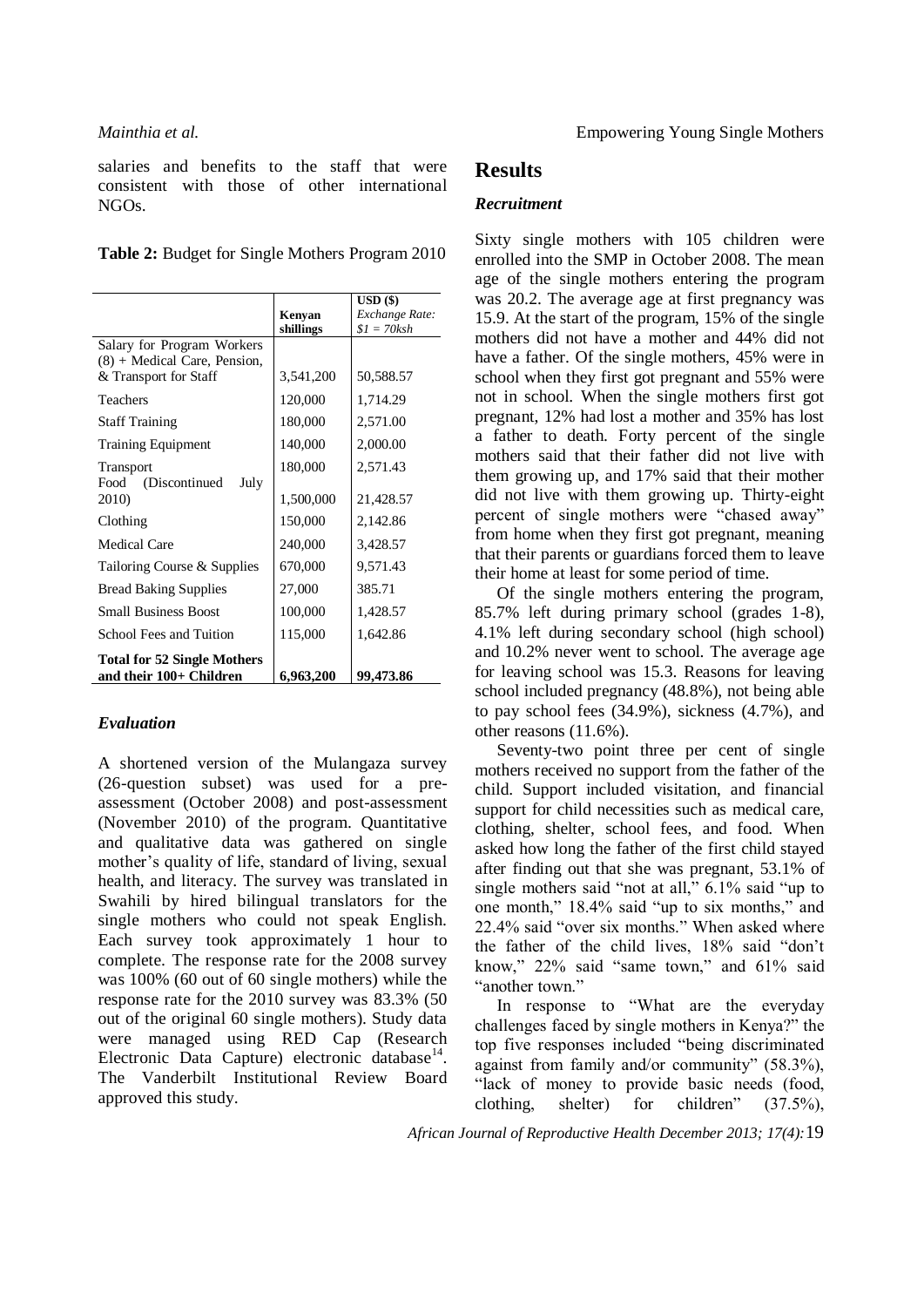"poverty/going hungry" (35.4%), "raising children alone" (27.1%), and "abuse from family and/or being chased away from home" (22.9%). "Being discriminated against" included being excluded from mixing with married women, being verbally insulted and/or mocked, and being rejected and/or ignored by family and community members.

**Table 3:** Descriptive information about single mothers who stayed active in the program or selfgraduated versus single mothers who became inactive or left the program as of 2010

|                                                                                          | <b>Active</b><br>/ Self-<br>Grads | of<br>$\frac{0}{0}$<br>Group | <b>Inactive</b><br>/Left    | $\frac{0}{0}$<br>of<br>Group |
|------------------------------------------------------------------------------------------|-----------------------------------|------------------------------|-----------------------------|------------------------------|
| <b>Total number</b>                                                                      | 42                                |                              | 10                          |                              |
| <b>Birth</b><br>After<br>Gave<br><b>Initiation</b><br>of<br>Program<br>Income-generating | 4                                 | 10%                          | 5                           | 50%                          |
| activity<br><b>Small Scale Business</b>                                                  | 18                                | 43%                          | 8                           | 80%                          |
|                                                                                          |                                   |                              |                             |                              |
| Tailoring                                                                                | 17                                | 40%                          | $\Omega$                    | 0%                           |
| Hairdressing                                                                             | 4                                 | 10%                          | $\mathcal{D}_{\mathcal{L}}$ | 20%                          |
| Formal Schooling                                                                         | 3                                 | 7%                           | $\Omega$                    | 0%                           |
| Age                                                                                      |                                   |                              |                             |                              |
| $<$ 18 years old                                                                         | 5                                 | 12%                          | 4                           | 40%                          |
| 18 years or older                                                                        | 37                                | 88%                          | 6                           | 60%                          |
| Literacy level                                                                           |                                   |                              |                             |                              |
| <b>Illiterate</b>                                                                        | 14                                | 33%                          | 6                           | 60%                          |
| Semi-literate                                                                            | 16                                | 38%                          | 4                           | 40%                          |
| Literate                                                                                 | 12                                | 29%                          | 0                           | 0%                           |

#### *Relief*

The relief consisted of maize meal, rice, beans, oil, and soap. Enriched baby porridge and milk were included when age appropriate. The amount received was scheduled according to the age and number of each single mother's children. The food relief was directly tied to the single mother's participation in the training programs. In order to receive the relief she must have followed the guidelines of the program and attended every training session or group meeting that was scheduled each week. The relief was ordered, delivered and distributed weekly. This minimized the need for storage, as well as the possibility of the relief being stolen or used fraudulently. It also ensured that the products were fresh when distributed. In 2008, the average number of meals

consumed per day by each single mother was 2.4. When surveyed again in 2010, the average number of meals consumed was 2.8.

### *Health care*

Before enrolling in the SMP, 88% of single mothers had been tested for HIV. Of these single mothers, 2 were HIV positive and 1 of these 2 was being treated. After enrolling in the SMP, all participants were tested for HIV and 2 additional single mothers were found to be HIV positive. All 4 mothers who tested positive were given appropriate counselling and treatment. One of these 4 women had just given birth and was thus provided with formula to prevent mother-to-child transmission of HIV. All single mothers in the program also received a mosquito net and were taught how to treat it with insecticide. All 105 children were weighed, measured, and de-wormed. Thirty-four young boys of single mothers were circumcised.

A review of hospital receipts indicated that many of the single mothers and/or their children were treated at the local hospital multiple times. There was a wide range of diagnoses, including upper respiratory infections, malaria, scabies, anaemia, parasite illnesses, wounds resulting from accidents, and chronic ulcers. Throughout the duration of the program, the peak use of medical services occurred in July, likely due to the rainy season when malaria and flu are more prevalent.

### *Sexual health*

When entering the program, 43% of single mothers had had 1 sexual partner, 53% had had between 2-5 sexual partners, and 2% had had more than 5 sexual partners. When surveyed in 2010, 30% of single mothers had had 0 sexual partners since enrolling in the SMP (93% who said they were practicing abstinence), 53% had had 1 sexual partner, and 17% had had greater than 2 sexual partners. When asked about condom use in 2008, 8% of single mothers used a condom "every time," 35% used a condom "sometimes," and 56% never used a condom. Forty-one percent of single mothers used a form of birth control aside from condoms. In 2010, of those that have sex, 21% used a condom "every time," 44% used a condom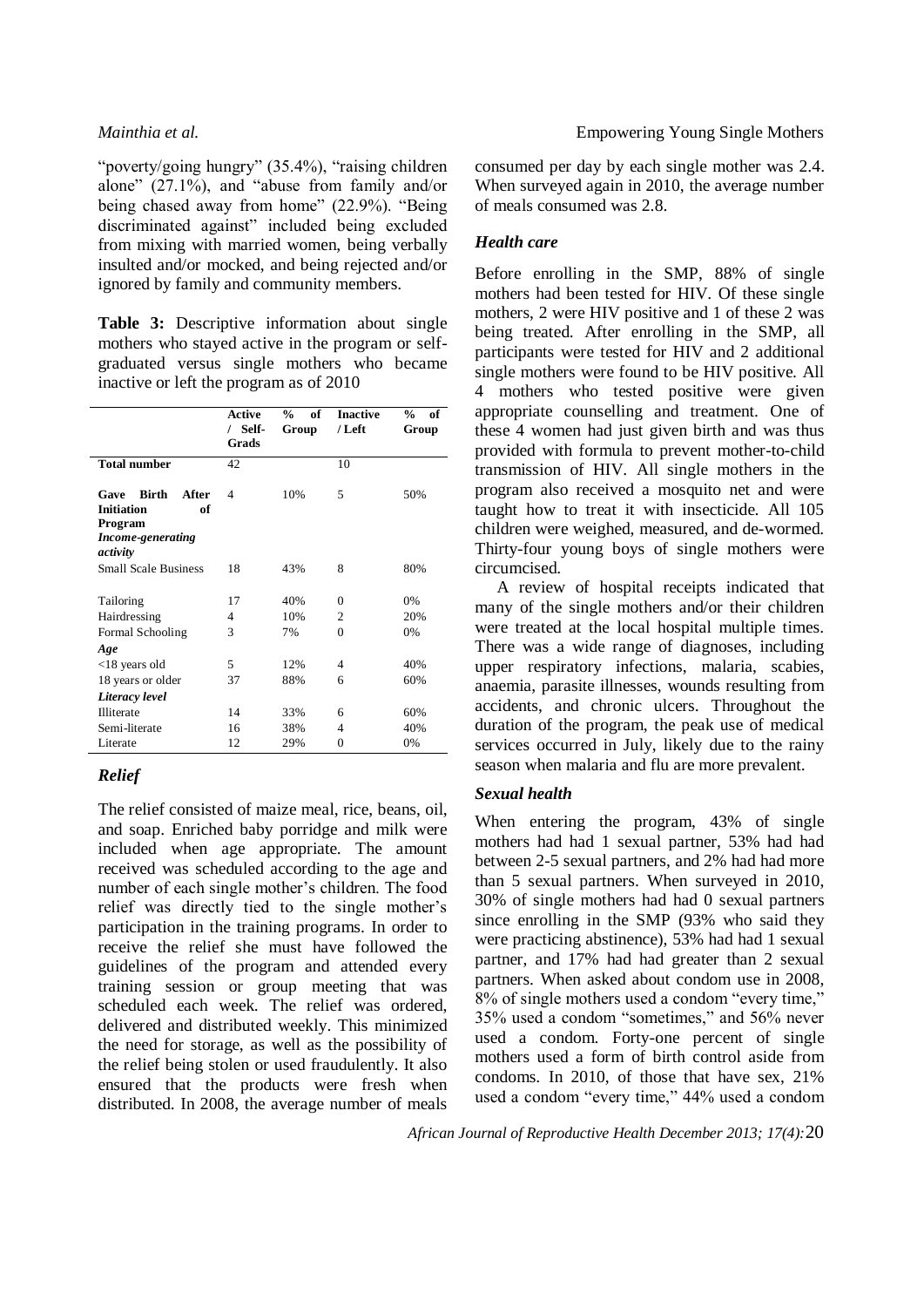"sometimes," and 35% never used a condom." Sixty-five percent of single mothers used a form of birth control aside from condoms. In both 2008 and 2010, injectable birth control was the leading form of alternate birth control.

#### *Community Perceptions*

In a free response question, single mothers were asked how they were perceived by the community in 2008 and in 2010. Figure 2 shows the responses in 2008 and 2010 with the top 2008 responses being "Without respect," "Not worthy to be among community," and "Disgrace to family" and the top 2010 responses being "With respect" and "As responsible/hard working."



**Figure 2a:** Community perceptions of SMP single mothers in 2008



**Figure 2b:** Community perceptions of SMP single mothers in 2010

#### *Literacy*

An adult literacy teacher developed criteria for testing and rating the single mothers according to the following definitions: Illiterate = no reading or writing skills, Poor = able to write letters and numbers but not able to read. Moderate  $=$  able to read and write but not fluent,  $Good = can read and$ write fluently with understanding of sentences and passages. In 2008, 29% of single mothers were evaluated as being illiterate, 12% as having poor literacy, 17% as having moderate literacy, and 21% as having good literacy. In 2010, 2% were evaluated to be illiterate, 30% as having poor literacy, 17% as having moderate literacy, and 50% as having good literacy. The most significant changes occurred in the "illiterate" category (29% to 2% of single mothers) and "good" category (21% to 50% of single mothers), from 2008 to 2010. Qualitative data from 2010 indicated that some of the ways that an increase in literacy has improved quality of life include ability to sign one's name to open a bank account, keep business records, read a newsletter to find their child's test results, understand written school notices, and help their children with homework.

#### *Income-Generating Activities*

One year after the start of the program, 25 single mothers in the Small Scale Business training track were given an "economic boost" to help them initiate their small businesses. The total amount given to each of these single mothers was 81,977 ksh. This is an average of 3726 ksh per single mother or about \$40.00. Stock and equipment for 25 small scale businesses was purchased. Immediate visible results from this financial training and boost included multiple kiosks built and supplied with everyday merchandise, small businesses becoming profitable, a garden yielding enough produce to sustain a family, single mothers putting aside savings for the first time, houses built, personal ownership of land and houses, business collaboration between single mothers who have completed tailoring school, a bread-baking business, and initially no new pregnancies.

*African Journal of Reproductive Health December 2013; 17(4):*21 Three months after the boost, the single mothers had been categorized by their levels of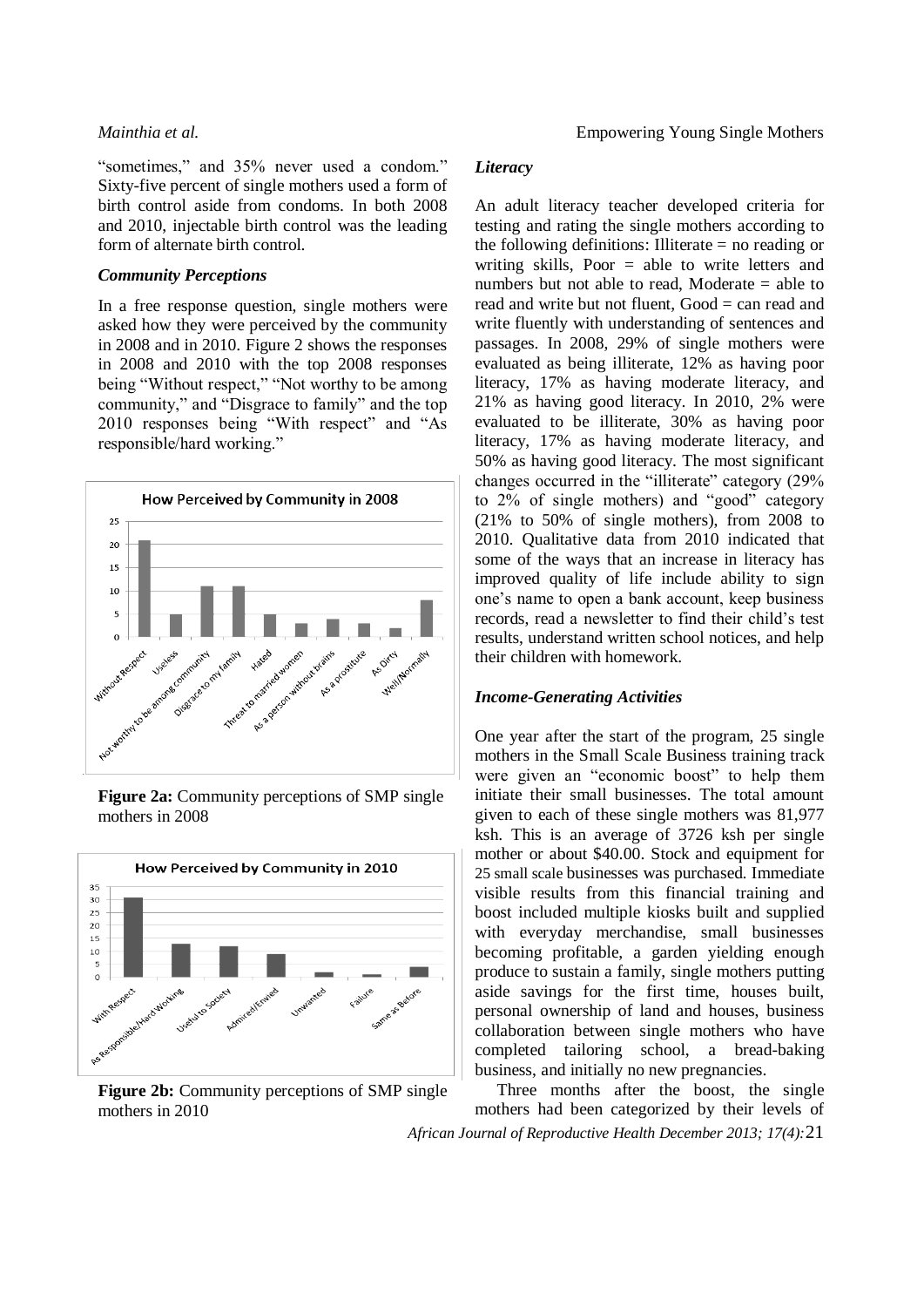success with their small scale business efforts. Thirty-six per cent of the single mothers were characterized as "building their business," meaning they had been able to build a structure, add more stock, or begin saving their profit. Twenty-seven per cent were characterized as "maintaining their business," meaning that their business continued on the same level with the stock being replenished but no discernible growth made. Twenty-three per cent were characterized as "failed," indicating that their business had stopped or supplies and equipment had decreased or been destroyed by rats or fire.

In terms of formal skills training, 18 single mothers entered tailoring school, 6 entered hairdressing school, 1 entered catering school, 4 pursued formal primary or secondary school education, and 1 entered university to pursue a degree in Community Development and Social Work.

# **Employment Description**



**Figure 3:** Single mother self-reported employment description in 2008 and 2010



Income is Able to Meet Basic Needs

**Figure 4:** Ability of single mothers' income to meet basic needs in 2008 and 2010

#### *Mainthia et al.* Empowering Young Single Mothers

Figure 3 illustrates the change in single mother employment description from 2008 to 2010. In 2010, 30 of the single mothers considered themselves engaged in full time income generating activities, compared to only 7 in 2008. The number of casual labourers decreased to only 1 in 2010. At both time points, single mothers were also queried about whether their income met their basic needs of clothes, shelter, and food. Figure 4 shows an increased ability of single mothers in the program to meet these daily requirements from 2008 to 2010.

#### *Group activities*

Small group meetings empowered single mothers with respect to self-esteem and organizational skills, and provided a social support network for realization and execution of entrepreneurial possibilities. From 2008 to 2010, involvement in group activities increased from 4% of single mothers participating in group activities in 2008 to 96% in 2010.

### *Retention and current status*

When the SMP began in 2008, 60 single mothers and their 107 children became part of the program. At one year into the program, 52 single mothers with 104 children continued to participate, for a retention rate of 86.7%. Of the 8 participants who left the program at this point, 6 withdrew, 1 was asked to withdraw for disturbing the other women, and 1 died.

Two years into the program in 2010, of the 60 original participants in the program, 35 (58%) were still active, 7 (12%) self-graduated, or reached the goal of being able to sustain themselves and their children, 6 (10%) were inactive, and 12 (20%) left the program. Table 3 compares those single mothers who stayed active in the program or self-graduated versus single mothers who became inactive or left the program.

These results indicate that those in the "Inactive/Left" group were more likely than those who stayed in the program or self-graduated to give birth during the program (50% versus 10%).

The single mothers who were inactive or left were also more likely to have run a small scale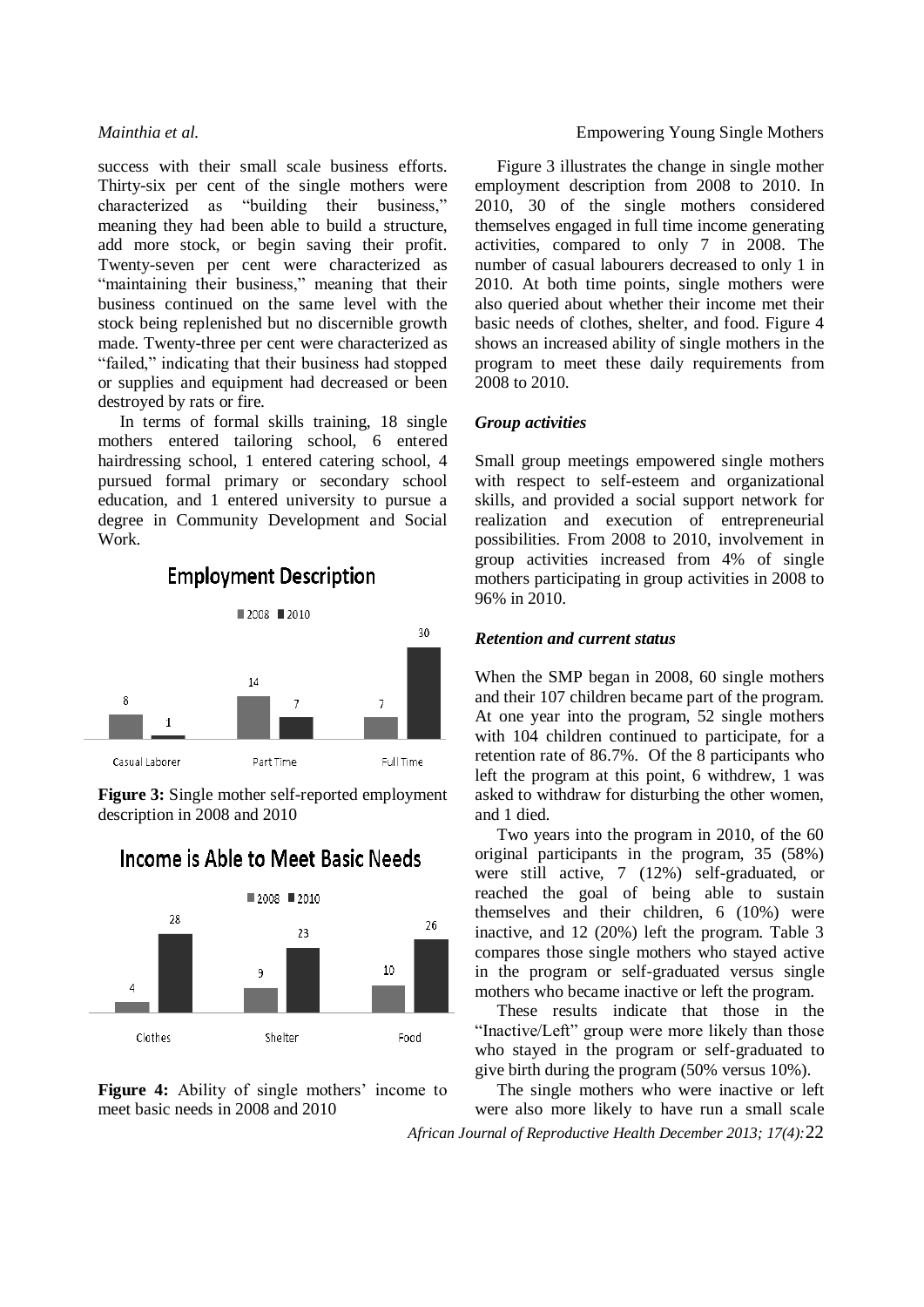There were a higher percentage of single mothers under the age of 18 who became inactive or left versus stayed active or self-graduated and most of the individuals who became inactive or left were illiterate (60%).

# **Discussion**

The SMP initially provided 60 single mothers and their 105 children with nutritional relief, health care, education, business training and start-up capital. In the next phase of the program, relief was tapered and the program focused on transitioning single mothers from earning and saving within the program to participating in small savings groups within their communities in order to make the impact of the program more sustainable. Quantitatively, this study showed that after 2 years in the program, a majority of the single mothers increased their contraceptive use, had an increased degree of literacy, increased their individual incomes, increased participation in supportive and income-generating group activities, and increased their use of mosquito nets. Qualitatively, this study showed that the single mothers were more positively perceived by their communities and were more able to fulfil their basic needs of clothing, shelter, and food with their own income. Most importantly, this program reached out to single mothers during a vulnerable period—when many of them were still teenagers and new mothers with no income, when they had recently dropped out of primary or secondary school, and when they were at a higher risk for participating in the local sex trade or becoming involved with other men in a financiallydependent way. Thus, one of the greatest benefits of the program may be the number of additional pregnancies it helped prevent. It has been shown that women who already have a mistimed or unwanted birth are significantly more likely than others to have another unplanned birth<sup>15</sup>. This is supported by an earlier study done in low-income urban communities that found that abortion was more common among women who had previously given birth<sup>16</sup>. Considering these findings, the  $5-10$ year outcomes of this program, even with an initial

vocation training (such as tailoring, hairdressing, or pursuing further schooling).

sample size of 60, could be staggering. If similar populations around the world could also address this task of empowering young single mothers and their children in their most vulnerable states, the health and quality of life of single mothers and their children could be significantly improved. Looking forward, it will be important to longitudinally assess the health and survival of the children of these single mothers to better qualify and quantify the impact.

The success of this program also begs the question of what intervention can address the actions and lack of education of the fathers of the single mother's children. In this study, a staggering 72.3% of single mothers received no support from the father of the child. In some cases, early childbearing led to the formation of subfamilies within larger households, thus mitigating the adverse consequences of single parenthood through the distribution of parenting costs and responsibilities across family members. However, more commonly, an unwed mother was considered an embarrassment to her clan and had neither moral nor normative claim to her natal family's resources. Thus, the thought of the same father, not having suffered any consequences, making another girl pregnant is worrisome; in fact, in a period of 5-10 years, these fathers could contribute to the formation of multiple single parent households in which the mother is providing everything for herself and her child, often within the backdrop of being ostracized from her family and/or community and having to drop out of school.

### *Risk factors*

Also interesting to note is the profile of the single mothers who entered the program. Studies have demonstrated that peer pressure, idleness, poverty (need for money or material gains) and lack of parental guidance, coupled by low contraceptive use have been mentioned as some of the factors likely to influence and encourage pre-marital  $sex^{17,18}$ . This study corroborated many these findings. Over half of the single mothers were not in school when they got pregnant, and of those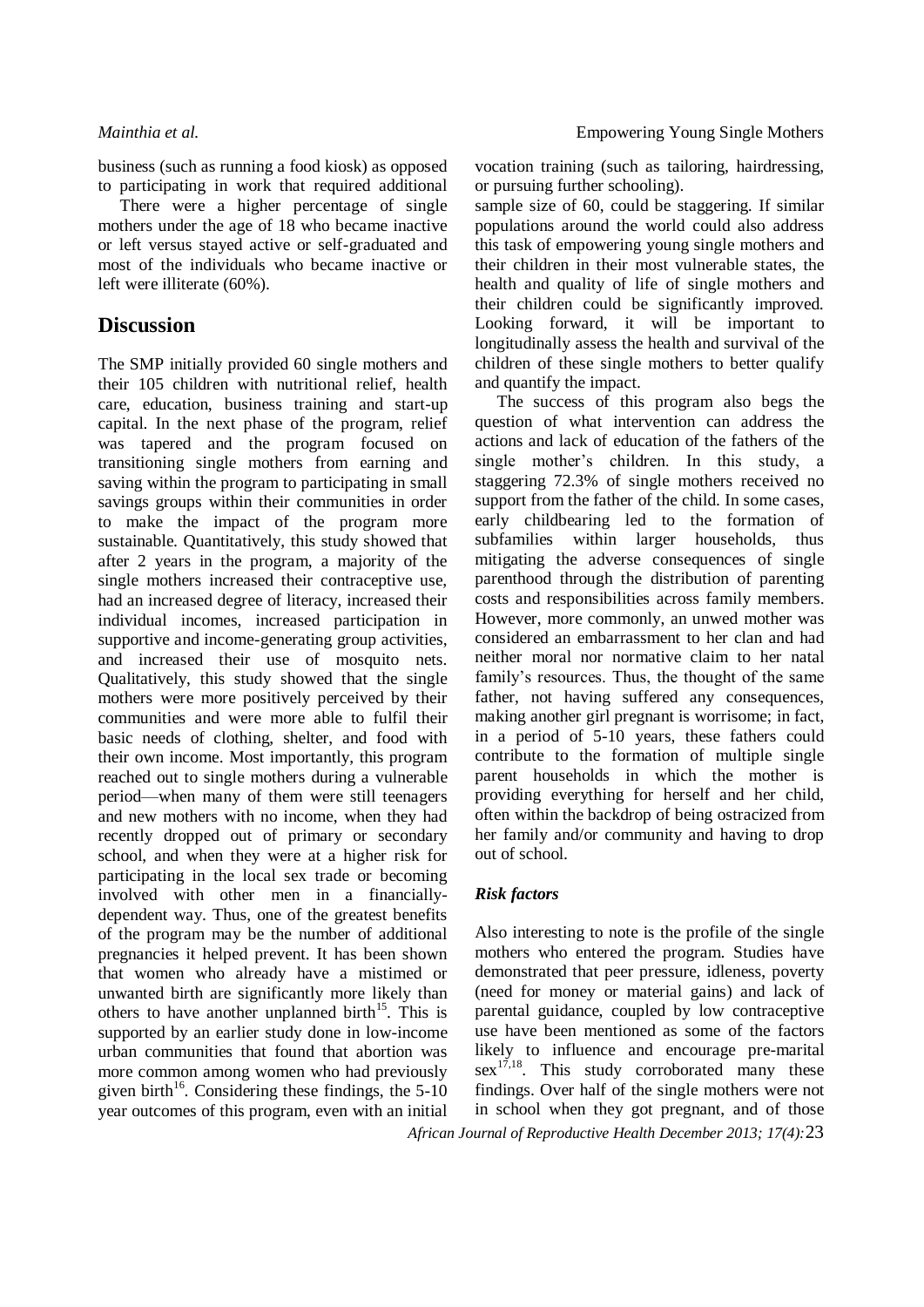who were in school, the majority dropped out due to their pregnancy and/or their inability to pay school fees. In terms of parental guidance, it was interesting to note that 40% of single mothers grew up in a household without their father. This could suggest that girls who lack a father during their own childhood may be at additional risk of becoming a single mother, an important consideration for single mothers as they raise their own daughters.

Similarly interesting is the profile of those who left the program or became inactive (Table 3). This group was more likely to be under the age of 18, be illiterate, give birth during the program, and have pursued a small scale business rather than have undergone skills training. This data suggests several future considerations for the program. First, these trends may help determine which project participants are more at risk so that a system can be in place to provide these single mothers with more attention to encourage their success. Particularly, increased emphasis should be placed on teaching reading and writing skills to illiterate single mothers early in the program so these single mothers can benefit maximally from the education and training sessions. Second, since those who continue to give birth are less likely to continue in the program, sex education and abstinence should have ongoing emphasis throughout the program. Third, these trends may indicate that those who are given specialized skills training and business training have a higher chance of reaching the program goals as compared to those who are given business training alone.

# *Future directions*

For this program to have a greater impact, it must focus on prevention. Levels of reproductive health awareness among the Kenyan youth are lower than that of adults<sup>19</sup>, and in particular, young and uneducated women have been found to struggle with accessing contraceptive information and counselling services than older and educated women<sup>20</sup>. In one study on the determinants of teenage pregnancy, the majority of adolescents surveyed overwhelmingly felt that access to family life education and counselling was the most effective way of curbing teenage pregnancies<sup>15</sup>. Considering the lifelong impact that one unplanned pregnancy can have on a single mother and the community she lives in, education regarding early sexual behavior and its consequences needs to be emphasized more strongly and frequently within communities. In Kenya, the Nyanza, Coast, and Western provinces are regions where the lowest contraceptive prevalence in the country has been recorded $21$ . Thus, there must be increased access to sex education and birth control methods, including detailed information regarding use, effectiveness and reliability, especially in rural areas with high levels of illiteracy<sup>15</sup>.

Ultimately, the best method of preventing early, unplanned childbearing is not only lecturing school girls on the consequences of unsafe premarital sex; it is also encouraging them to be economically independent. Financial instability and poverty have been shown to be key predictors of women's risky sexual behaviors<sup>22</sup>. In African countries such as Kenya, women may have fewer employment opportunities compared to men because of lower rates of school completion and greater likelihood of prior work in informal, lower-paying segments of the economy<sup>23</sup>. Also, research on US-based samples have also suggested that adolescents who have low expectations for their futures may feel that they have "nothing to lose" by their risky behavior $24.25$ . This program has shown that if girls are given the opportunity for economic development and hope for their future they can in turn become sexually responsible. Looking forward, if this program is to ultimately have an impact on the thousands of young single mothers in the coastal area of Kenya, the graduating single mothers need to lead a rippling economic movement within their own communities and encourage their younger peers to stay in school.

# **Acknowledgements**

This project was funded by the Caris Foundation, a Texas-based non-profit foundation that aims to provide basic medical, nutritional and welfare needs for impoverished people by working through local communities and implementing solutions that are culturally relevant and